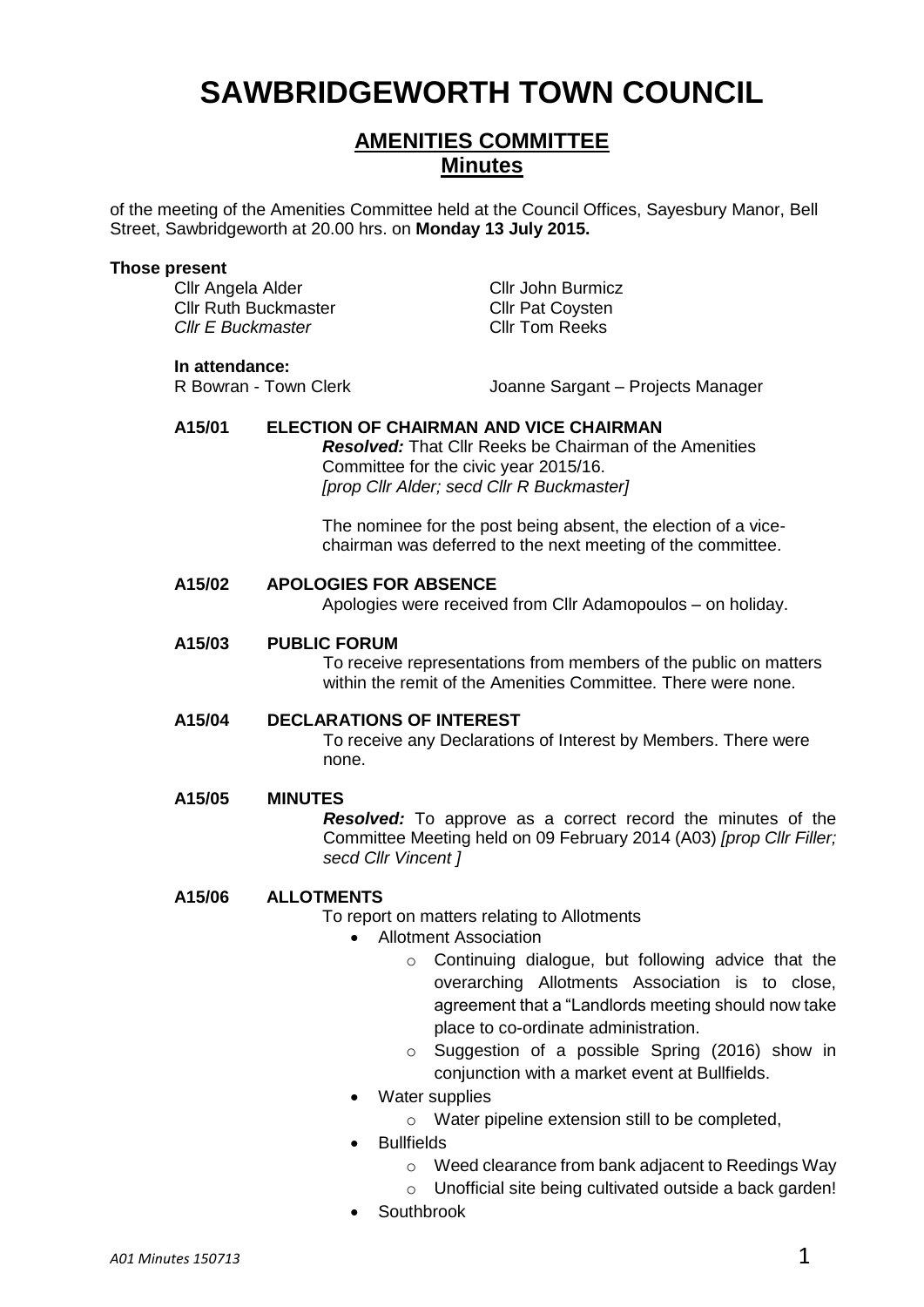- o Nothing to report
- **Vantorts** 
	- o Complaints about narrowed pathways which will have to be dealt with.
- Bellmead
	- o Complaints about trees adjacent to site shedding leaves, being dealt with by removal of tree!
- Waiting list
	- o No movement planned until lease renewal time in October. Some complaints from people on waiting list seeing apparently unworked plots.

#### **A15/07 CEMETERY**

- To report on matters relating to the Town Cemetery
	- Inspections
		- o Complaints about upkeep in section C.
		- **Maintenance** 
			- o Roadways refurbished by spreading 59 tonnes of pea shingle.
			- o Major care work on trees between original and new section
	- Development
		- o Marketing material being prepared which will include a video introduction to the facility

### **A15/08 OPEN SPACES & FOOTPATHS**

- To report on matters relating to Footpaths and Open Spaces.
	- Bullfields
		- Inspection, litter clearance and maintenance continue under contract to SYPRC
	- West Road
		- Inspection and maintenance reveals:
			- sunken "wet pour" for which contractor denies responsibility
			- Compromise suspension bolts which will have to be replaced every three months.
	- Other areas
		- Bell Street flower beds will be planted in the coming weeks.
		- London Road flower beds
			- are now being maintained and will be enhanced at the appropriate time
			- reports of rat infestation to be pursued with Hertfordshire Highways
	- Town Green
		- Update report on progress of tree and topographical surveys before EHDC will engage in further discussions
	- Footpaths
		- A reporting process is in place and particular trouble spots are being pursued with EHDC. In particular the path from Kecksys to the cemetery has been neglected.
	- Rivers Heritage Orchard
		- Maintenance days continue although more volunteers are needed